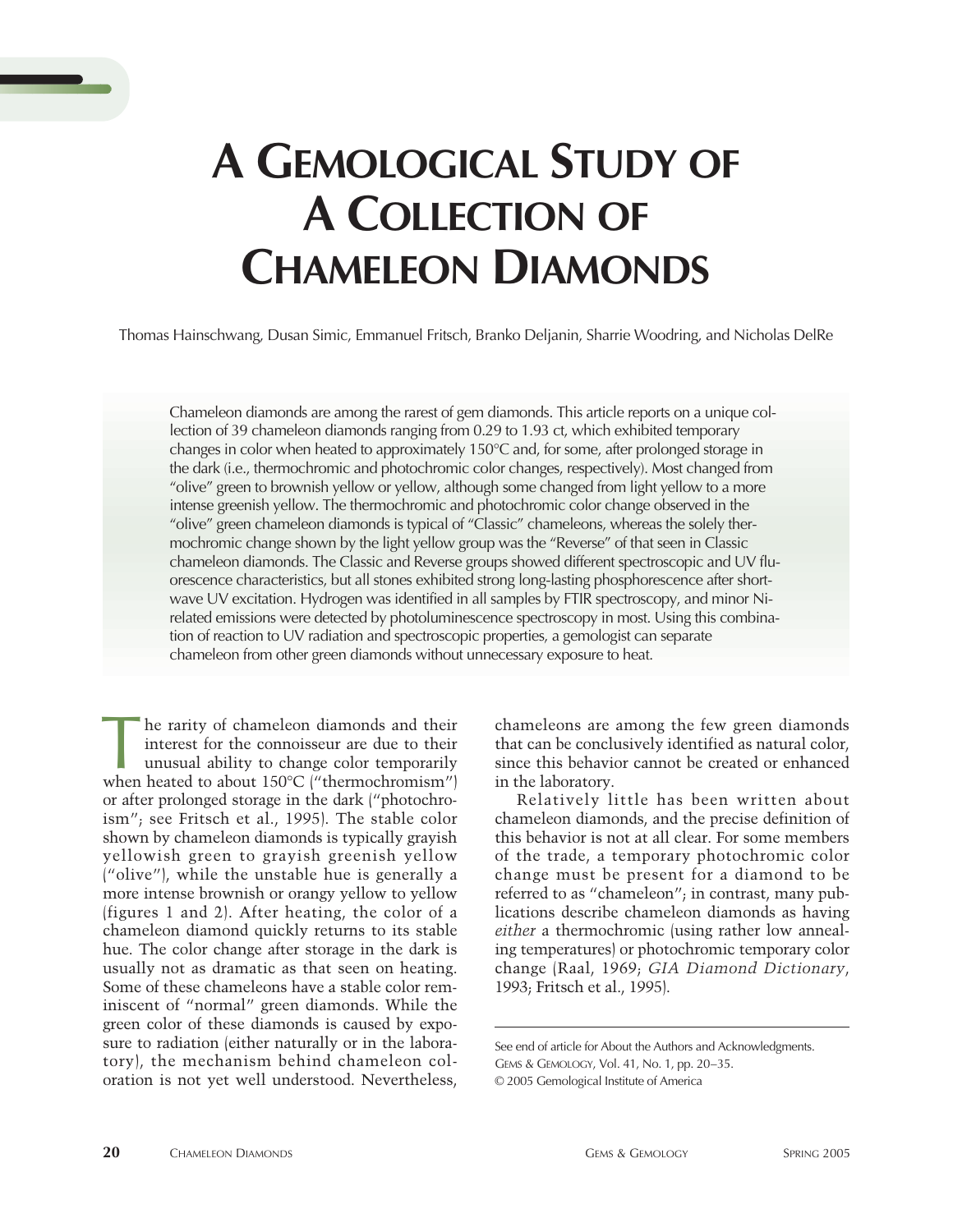

*Figure 1. One of the more spectacular chameleon diamonds examined for this study was this 1.01 ct marquise diamond, shown at room temperature (left) and at approximately 150°C (right). Photo by T. Hainschwang.* 

Chameleon diamonds were first documented in 1943 (*GIA Diamond Dictionary*, 1993), and since then they have been described in several brief reports (see, e.g., Chabert and Reinitz, 2000). Extensive research on a single large chameleon diamond was published by E. Fritsch and colleagues (1995). Most recently, Shigley et al. (2004) reported additional data on chameleon diamonds, including the presence of Ni-related emissions detected by

*Figure 2. These images show typical color changes seen in chameleon diamonds of the Classic (top, 0.83 ct) and Reverse (bottom, 1.09 ct) types. The left images show the stable color, while the unstable color is on the right. Photos by T. Hainschwang.*



photoluminescence spectroscopy. We believe the present article is the first extensive study of a large number of chameleon diamond samples; it is part of ongoing research by EGL USA on colored diamonds in collaboration with other gemological laboratories and universities worldwide. Some preliminary observations on this collection of chameleon diamonds were published by Deljanin (2004).

## **MATERIALS AND METHODS**

Thirty-nine chameleon diamonds were included in this study (as described in table 1 and illustrated in figure 3). Unfortunately, the geographic origins of these diamonds are unknown. The stones were purchased between 1987 and 2004: 40% were obtained in India, 30% in Antwerp, and 30% in Tel Aviv. All the diamonds were accompanied by grading reports from either GIA or EGL, which stated that, under certain circumstances, they exhibited a change in color.

The stable color of the chameleon diamonds was graded by the above laboratories, while the unstable color was described by two of the authors (TH and DS). Luminescence to ultraviolet radiation and phosphorescence were observed with a 4-watt UVP UVGL-25 Mineralight Lamp using 254 nm (short-wave) and 365 nm (long-wave) excitation. Observations between crossed polarizers were made with a gemological microscope using Leica optics at 10–60¥ magnification. Color distribution was studied with each stone immersed in methy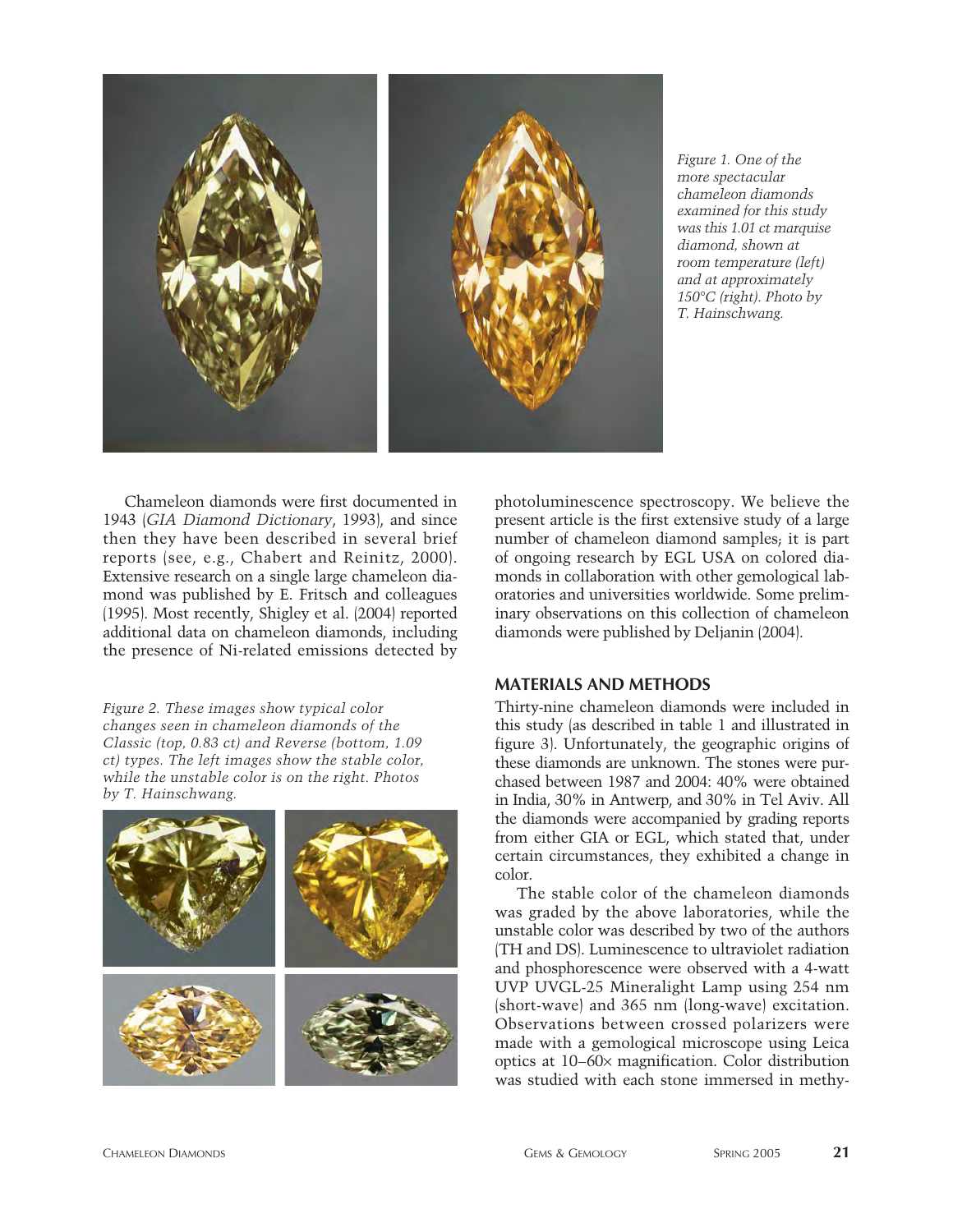lene iodide. The change in color was observed using a 6500 K daylight-equivalent light and a hot plate (range of 40–325°C); the temperature during the heating process was monitored using a thermocouple connected to a digital multimeter. The samples were also cooled in liquid nitrogen to monitor possible color changes induced by low temperature.

We recorded infrared spectra in the range of 6000–400  $cm^{-1}$  on a Nicolet Nexus 670 FTIR spectrometer, using a diffuse reflectance (DRIFTS) accessory as a beam condenser to facilitate the analysis of small faceted stones, with an accumulation of 100 scans at a resolution of 2–4 cm-1. We recorded photoluminescence spectra with the diamonds immersed in liquid nitrogen  $(T \approx -196^{\circ}C)$ , using an Adamas Advantage SAS2000 system equipped with a 532 nm semiconductor laser and an Ocean Optics SD2000 spectrometer (resolution 1.5 nm) with a 2048-element linear silicon CCD-array detector. Vis-NIR spectra in the range of 400–1000 nm were collected with the SAS2000 system, using the same spectrometer and detector as described above, with a resolution of 1.5 nm and 60–250 sample scans. The measurements were performed using an integrating sphere at liquid nitrogen temperature. Also, to monitor changes due to heating, we recorded

**TABLE 1.** The 39 chameleon diamonds in this study and their changes in color.

| Stone no./<br>Grading lab <sup>a</sup> | Weight and shape | Classic or<br>Reverse group | Stable color                           | Unstable color <sup>a</sup>            | Magnitude of<br>color change |
|----------------------------------------|------------------|-----------------------------|----------------------------------------|----------------------------------------|------------------------------|
| 1.1/GIA                                | 0.39 ct round    | Classic                     | Fancy Dark grayish<br>greenish yellow  | Fancy Intense<br>orangy yellow         | Strong                       |
| 1.2/GIA                                | 0.64 ct marquise | Classic                     | Fancy Dark brownish<br>greenish yellow | Fancy Deep brownish<br>orangy yellow   | Strong                       |
| 1.3/GIA                                | 0.43 ct marquise | Classic                     | Fancy Dark grayish<br>yellowish green  | Fancy Deep brownish<br>orangy yellow   | Strong                       |
| 1.4/EGL                                | 0.63 ct marquise | Classic                     | Fancy Deep green yellow                | Fancy Deep brownish<br>greenish yellow | Weak                         |
| 1.5/GIA                                | 1.60 ct pear     | Classic                     | Fancy Dark yellowish brown             | Fancy Deep brownish<br>orangy yellow   | Strong                       |
| 1.6/GIA                                | 0.46 ct pear     | Classic                     | Fancy Dark grayish yellowish<br>green  | Fancy Intense orangy<br>yellow         | Strong                       |
| 1.7/EGL                                | 0.83 ct heart    | Classic                     | Fancy Deep grayish<br>yellowish green  | Fancy Intense orangy<br>yellow         | Strong                       |
| 1.8/GIA                                | 1.75 ct cushion  | Classic                     | Fancy Dark grayish<br>yellowish green  | Fancy greenish yellow                  | Weak                         |
| 1.9/GIA                                | 0.67 ct oval     | Classic                     | Fancy Dark grayish<br>yellowish green  | Fancy Intense yellow                   | Strong                       |
| 2.1/GIA                                | 1.93 ct marquise | Classic                     | Fancy Deep brownish<br>greenish yellow | Fancy Deep brownish<br>orangy yellow   | Strong                       |
| 2.2/GIA                                | 0.72 ct marquise | Classic                     | Fancy brownish<br>greenish yellow      | Fancy Deep orangy<br>brown yellow      | Strong                       |
| 2.3/GIA                                | 0.58 ct marquise | Classic                     | Fancy grayish greenish<br>brown yellow | Fancy Deep brownish<br>orangy yellow   | Strong                       |
| 2.4/GIA                                | 0.81 ct heart    | Classic                     | Fancy Deep brownish<br>greenish yellow | Fancy Deep brownish<br>orangy yellow   | Strong                       |
| 2.5/GIA                                | 0.48 ct marquise | Classic                     | Fancy brownish yellow                  | Fancy Intense yellowish<br>orange      | Strong                       |
| 2.6/GIA                                | 0.29 ct marquise | Classic                     | Fancy brownish greenish<br>vellow      | Fancy Intense orangy<br>vellow         | Strong                       |
| 2.7/GIA                                | 0.57 ct heart    | Classic                     | Fancy grayish greenish<br>vellow       | Fancy brownish yellow                  | Strong                       |
| 2.8/EGL                                | 0.46 ct round    | Classic                     | Fancy Deep brownish<br>greenish yellow | Fancy Deep brownish<br>orangy yellow   | Strong                       |
| $2.9$ /EGL                             | 0.52 ct round    | Reverse                     | Fancy Light brownish yellow            | Fancy greenish yellow                  | Moderate                     |

*aDescriptions of the unstable colors for all of the diamonds were determined by the authors. Note that, presently, GIA only recognizes the Classic type (and not the Reverse type) as a chameleon diamond.*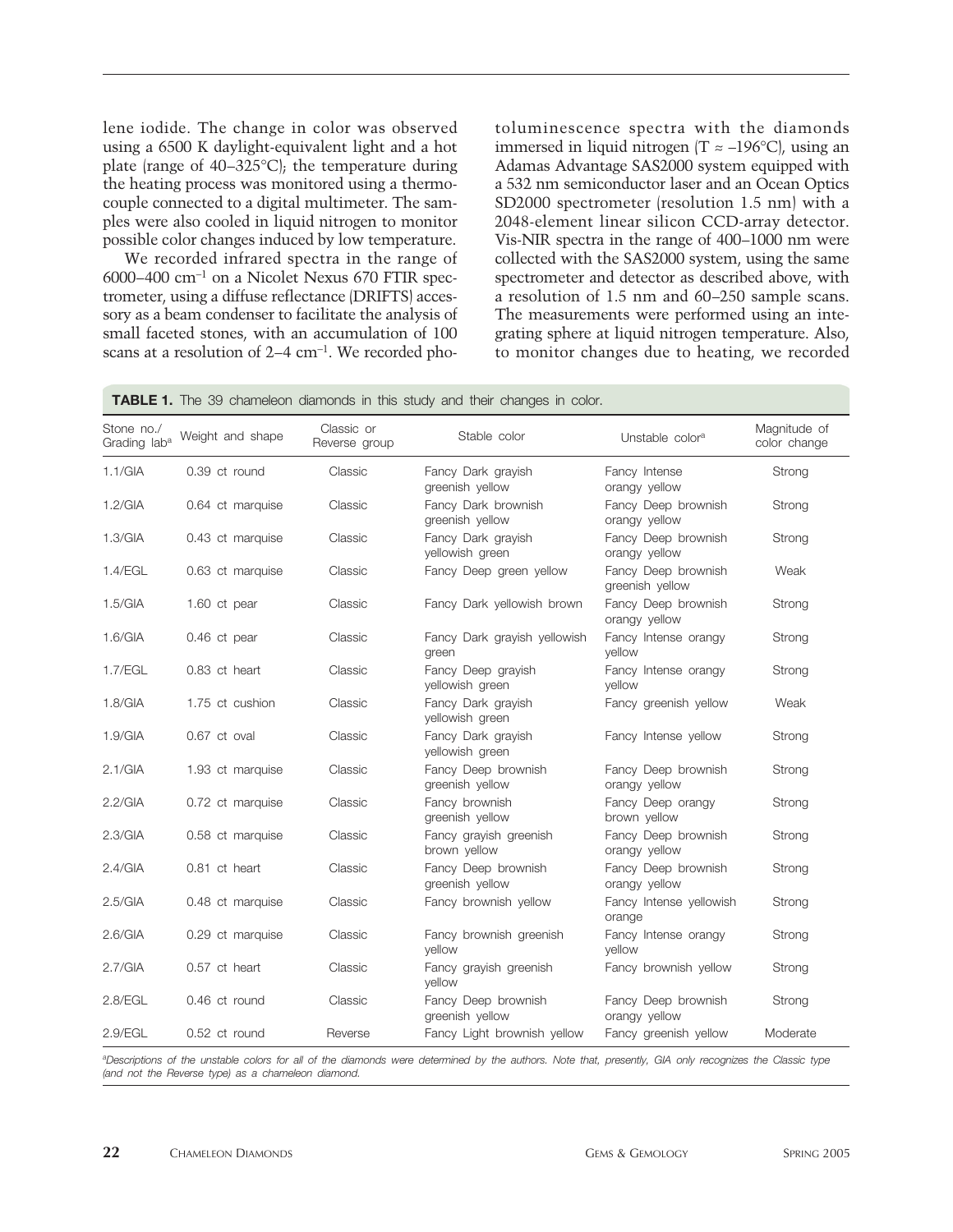spectra at room temperature as well as with some stones heated to approximately 325°C; the higher temperature was used to assure that the diamond was in its unstable color state during the accumulation of the spectrum.

In addition to the 39 diamonds included in the chameleon collection, one additional chameleon diamond was analyzed (box A); the sample, referenced as TH-A1, was first described by Hainschwang (2001). An FTIR spectrum of a hydrogen-rich chameleon diamond, which was not part of the collection, called "TH-cham1," is included to compare the strength of color change with hydrogen content.

# **RESULTS**

**Color Description.** Two different stable-color groups were observed in the chameleon diamonds (see figure 3, top):

- 1. Green with a gray, brown, or yellow color component ("olive"); or yellow with green, brown, or gray modifying colors. These are referred to hereafter as "Classic."
- 2. Light yellow with typically a greenish, grayish, or brownish component. These are referred to as "Reverse."

| Stone no./<br>Grading Lab | Weight and shape                 | Classic or<br>Reverse group | Stable color                                                      | Unstable color                                      | Magnitude of<br>color change |
|---------------------------|----------------------------------|-----------------------------|-------------------------------------------------------------------|-----------------------------------------------------|------------------------------|
| 3.2/GIA<br>3.3/GIA        | 1.52 ct oval<br>0.47 ct marquise | Classic<br>Classic          | Fancy grayish yellowish green<br>Fancy grayish yellowish<br>green | Fancy Deep brownish yellow<br>Fancy brownish yellow | Strong<br>Strong             |
| 3.4/GIA                   | 0.58 ct marquise                 | Classic                     | Fancy Deep brownish yellow                                        | Fancy Deep brownish<br>vellow                       | Strong                       |
| 3.5/GIA                   | 1.01 ct marquise                 | Classic                     | Fancy grayish yellowish<br>green                                  | Fancy Intense yellow                                | Strong                       |
| 3.6/GIA                   | 1.54 ct marquise                 | Classic                     | Fancy gray yellowish green                                        | Fancy grayish yellow                                | Moderate to<br>strong        |
| 3.7/GIA                   | 0.41 ct round                    | Classic                     | Fancy Dark greenish gray                                          | Fancy Intense yellow                                | Strong                       |
| 3.8/GIA                   | 0.29 ct round                    | Classic                     | Fancy Dark greenish gray                                          | Fancy Deep brownish<br>vellow                       | Strong                       |
| 3.9/GIA                   | 0.47 ct round                    | Classic                     | Fancy Dark grayish<br>yellowish green                             | Fancy Intense yellow                                | Strong                       |
| 3.10/GIA                  | 0.47 ct round                    | Classic                     | Fancy grayish yellowish<br>green                                  | Fancy Intense yellow                                | Strong                       |
| 3.11/GIA                  | 0.51 ct round                    | Classic                     | Fancy gray greenish yellow                                        | Fancy greenish yellow                               | Moderate                     |
| 3.12/GIA                  | 0.39 ct round                    | Classic                     | Fancy yellowish-yellowish<br>green                                | Fancy orangy yellow                                 | Strong                       |
| 4.2/GIA                   | 0.47 ct round                    | Classic                     | Fancy Light yellow                                                | Fancy greenish yellow                               | Weak                         |
| 4.3/EGL                   | 0.57 ct round                    | Reverse                     | Light grayish greenish yellow                                     | Fancy yellow-green                                  | Moderate                     |
| 4.4/GIA                   | 0.56 ct round                    | Classic                     | Fancy Light grayish greenish<br>vellow                            | Fancy brownish yellow                               | Weak                         |
| 4.5/EGL                   | 0.59 ct round                    | Reverse                     | Very Light yellow                                                 | Fancy Light greenish<br>vellow                      | Moderate to<br>strong        |
| 4.7/EGL                   | 0.51 ct marquise                 | Reverse                     | Very Light grayish yellow                                         | Fancy yellow-green                                  | Strong                       |
| 4.8/EGL                   | 0.46 ct marquise                 | Reverse                     | Light grayish greenish yellow                                     | Fancy Light yellow-green                            | Moderate to<br>strong        |
| $4.9$ /EGL                | 0.58 ct marquise                 | Reverse                     | Light brownish yellow                                             | Fancy greenish yellow                               | Moderate to<br>strong        |
| 4.10/EGL                  | 0.47 ct marquise                 | Reverse                     | Light yellow (U-V)                                                | Fancy Light greenish<br>vellow                      | Moderate                     |
| 4.11/GIA                  | 0.80 ct marquise                 | Classic                     | Fancy brownish greenish<br>vellow                                 | Fancy Intense orangy<br>vellow                      | Strong                       |
| 4.12/EGL                  | 0.36 ct marquise                 | Reverse                     | Light yellow (U-V)                                                | Fancy Light greenish<br>yellow                      | Moderate                     |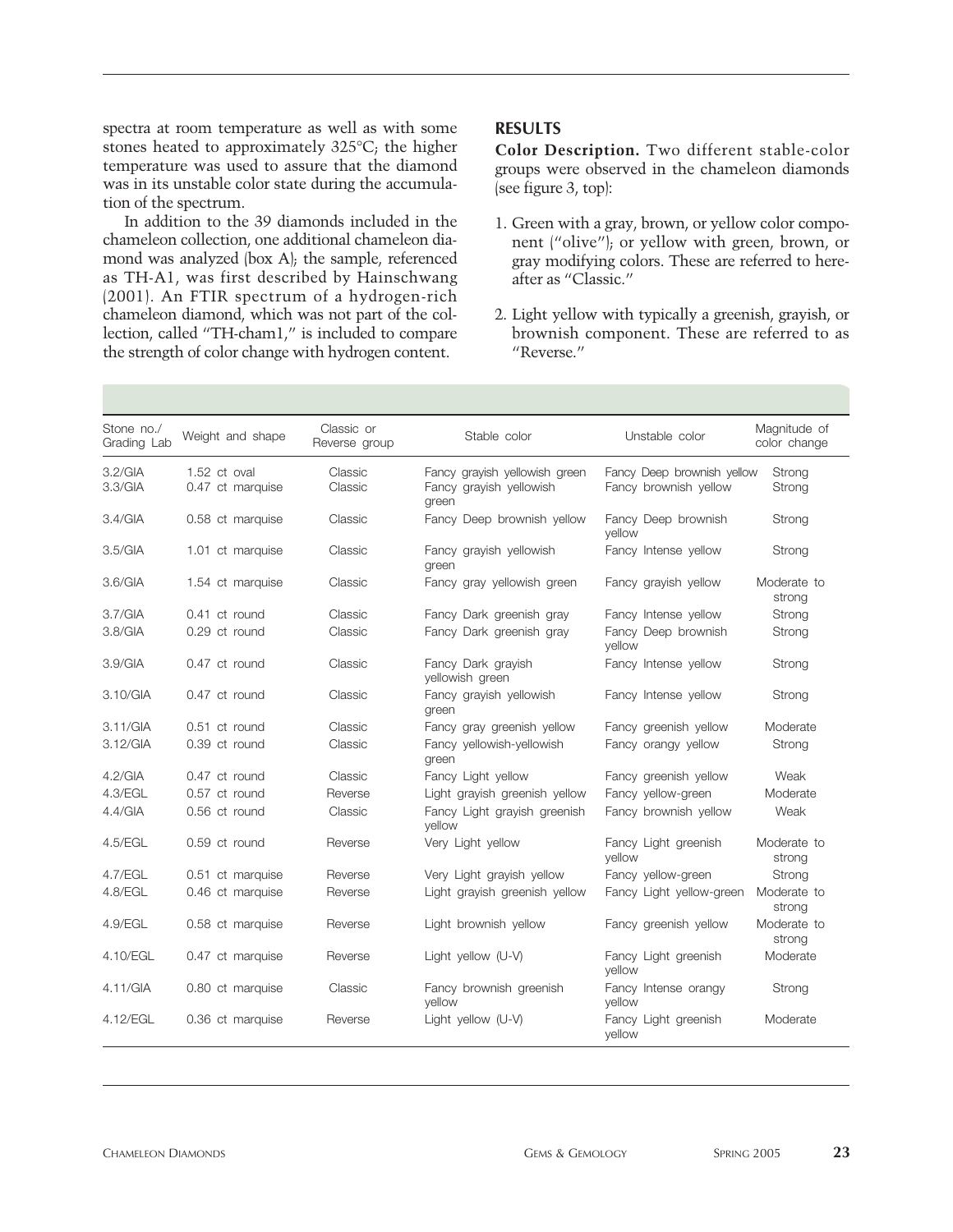

*Figure 3. The collection of 39 chameleon diamonds (0.29 to 1.93 ct) is shown at room temperature (top) and when heated to 150°C (bottom). Photos by Julia Kagantsova, EGL.*

The Classic group of chameleons (31 of the 39 diamonds) exhibited a distinct change in color when heated (figure 3, bottom). The unstable color varied from saturated brown-yellow to orange-yellow to yellow. The same change of color also was observed after prolonged storage in the dark for all except four stones, but it was not nearly as pronounced as the change induced by heating. Usually a couple of hours in darkness was sufficient to induce the color change. Cooling to liquid nitrogen temperature did not provoke a color change.

The Reverse group (8 of the 39 diamonds) differed from the first group in that heating induced only a weak-to-moderate change to a more saturated and greener color (again, see figure 3, bottom). Storage in the dark, even for days, did not provoke a change in color. As in the Classic chameleons, the color was not influenced by cooling to liquid nitrogen temperature (-196°C). We use the term *Reverse* for such chameleon diamonds, because their yellow-to-yellowish green color change is almost the opposite of the green-to-yellow change seen in typical chameleon diamonds.

The change in color due to heating began at approximately 100–120°C in both groups. For the majority of the stones, the unstable color was most intense between 120 and 140°C. Although the diamonds were heated up to 300°C, no further changes in color were observed above about 140°C. At this temperature, a complete change in color could be induced within a few seconds.

**Color Distribution.** The color in most of the chameleon diamonds was evenly distributed; however, a few of the samples from the Classic group showed very slight patchy (irregular) color zoning. One diamond, also from the Classic group, exhibited very distinct yellow-brown banding (figure 4).

**Anomalous Double Refraction.** Between crossed polarizing filters, no characteristic pattern was seen. Some strain was observed in all samples, evident as interference colors of various intensity, and was mainly associated with inclusions. Deformationrelated extinction patterns along octahedral slip planes (as typically seen in many brown to brownish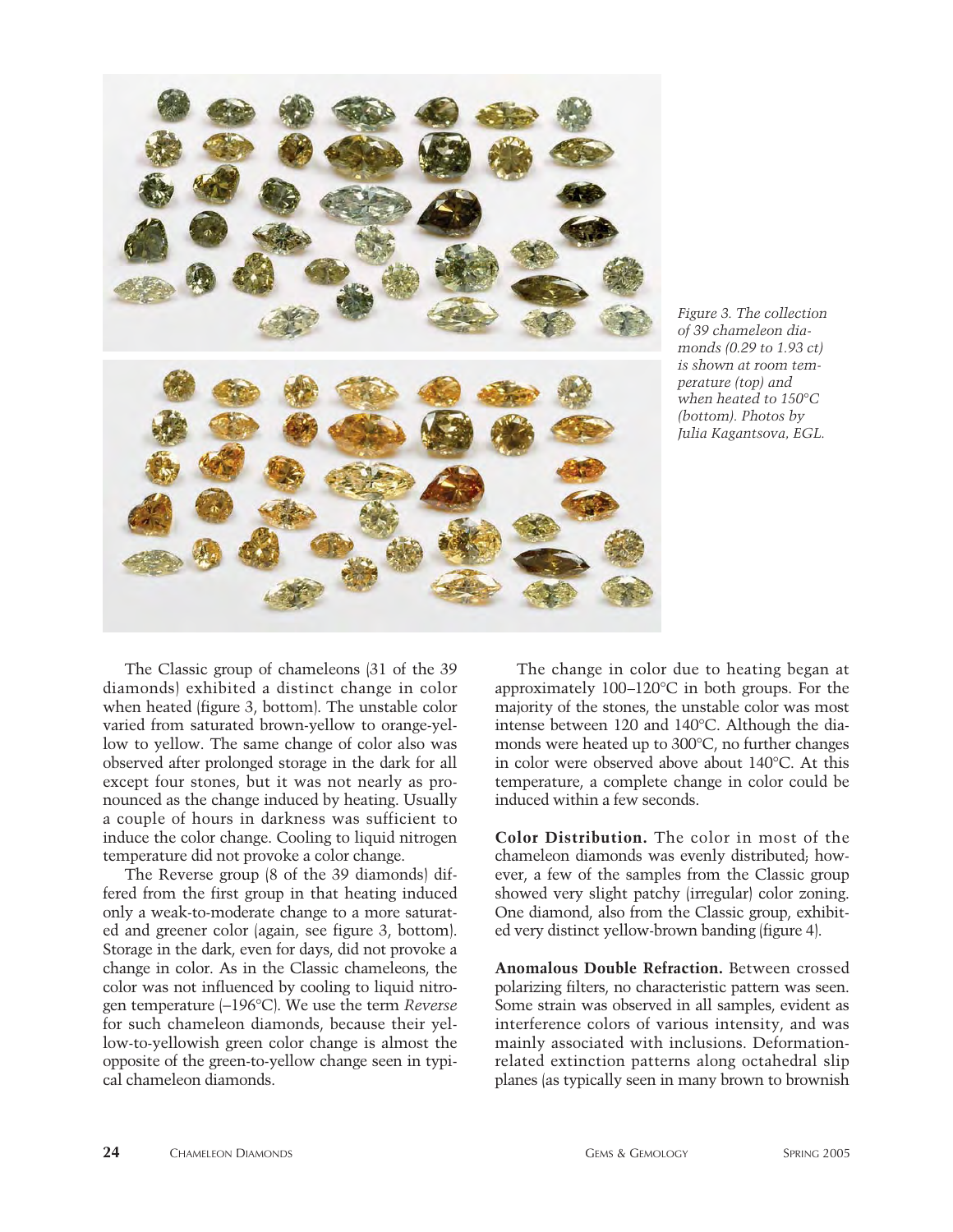yellow-green diamonds) were observed in only a few samples, and were localized and very indistinct.

**Reaction to UV Radiation.** All samples exhibited characteristic long- and short-wave UV fluorescence. There were basically two types of responses:

- 1. *Classic group:* chalky white to chalky yellow to yellow, stronger to long-wave than to short-wave UV (figure 5)
- 2. *Reverse group:* chalky blue to blue to long-wave, and weaker chalky blue to yellow to short-wave UV (figure 6)

Most of the diamonds displayed moderate to strong luminescence to long-wave UV radiation, with a weak to moderate response to short-wave UV. The most interesting feature was that all stones exhibited persistent phosphorescence, more distinctly to short-wave than to long-wave UV. The phosphorescent color was yellow for all samples, but its strength and decay time varied considerably: Light yellow stones of the Reverse group that exhibited blue fluorescence had much weaker and shorter phosphorescence than the Classic-group diamonds that exhibited chalky white to yellow luminescence (again, see figures 5 and 6). Some of the diamonds of the Classic group emitted a faint, but still eye-visi-



*Figure 4. This 1.93 ct chameleon diamond from the Classic group was the only sample that showed distinct color banding. Photo by T. Hainschwang.*

ble, yellow glow over one hour later. In contrast, the phosphorescence of the Reverse group diamonds lasted just a few seconds to a few minutes. A Reverse-type diamond (TH-A1) analyzed prior to

# **BOX A: AN UNUSUAL REVERSE CHAMELEON DIAMOND**

What is believed to be the first report of a "low-temperature" (i.e., below 200°C) thermochromic color change observed in a very high-nitrogen and highhydrogen yellow diamond exhibiting Reverse chameleon behavior was published by Hainschwang (2001). The 1.09 ct marquise cut diamond, here referred to as TH-A1 (figure 2, bottom; figure 8, orange trace), exhibited a Vis-NIR spectrum with several hydrogen-related peaks—notably at 425, 440, 452, 462, 474, 545, and 563 nm—similar to the spectrum shown in figure 11 (green trace). The Reverse

chameleon diamonds included in the present article exhibit only a few of these absorptions, and they commonly show distinctly less IR-active hydrogen. Nevertheless, the color change shown by those diamonds is as strong, and in some stones stronger, than exhibited by sample TH-A1. An interesting characteristic of this diamond is that the luminescence and phosphorescence behavior change on heating (table A-1). Further research will be needed before the mechanism that produces these phenomena can be understood.

**TABLE A-1.** Variations in the emissions excited by UV radiation observed in sample TH-A1.

| Luminescence                    |                               | Long-wave UV                           | Short-wave UV                           |                                     |  |
|---------------------------------|-------------------------------|----------------------------------------|-----------------------------------------|-------------------------------------|--|
|                                 | Room temperature              | Hot $(-200^{\circ}C)$                  | Room temperature                        | Hot $(-200^{\circ}C)$               |  |
| Fluorescence<br>Phosphorescence | Violetish blue<br>Weak yellow | Zoned blue and yellow<br>Distinct blue | Chalky bluish yellow<br>Distinct yellow | Blue with yellow zones<br>Weak blue |  |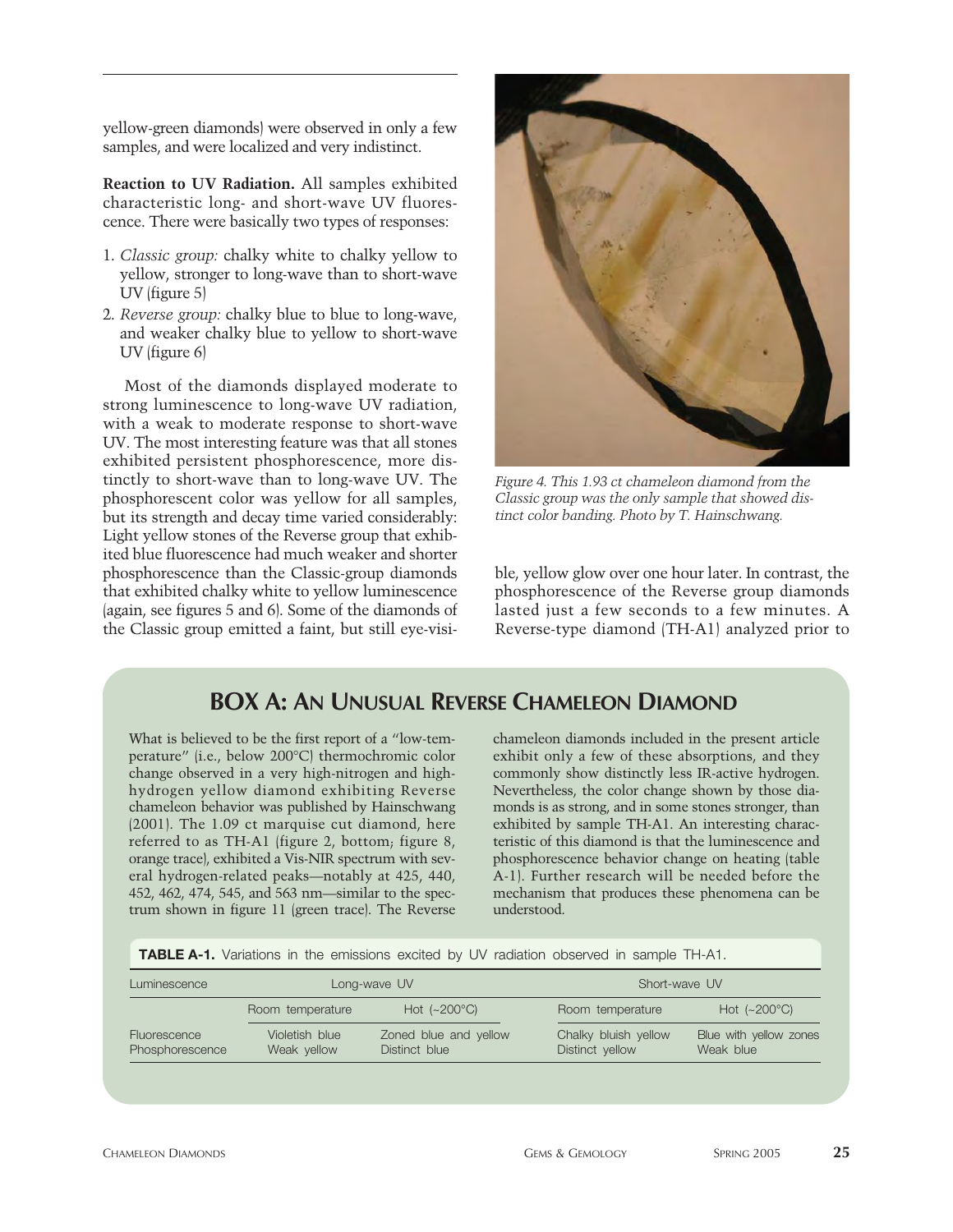

*Figure 5. These samples (nos. 2.1–2.8, from left to right) demonstrate the appearance of Classic chameleon diamonds when exposed to long-wave UV (top row), short-wave UV (center row), and after the UV source was turned off (bottom row). Composite photo by T. Hainschwang.*

this study exhibited a remarkable inversion of luminescence and phosphorescence behavior when heated (box A).

**Infrared Spectroscopy.** The infrared spectra also help distinguish the two groups of chameleon diamonds:

- 1. *Classic group:* low to moderate concentrations of nitrogen, mainly A aggregates (rarely A~B), and low-to-moderate hydrogen content (figure 7)
- 2. *Reverse group:* high to very high concentrations of nitrogen, mainly in the form of B aggregates (very rarely B<A), and low-to-high hydrogen content (figure 8)

*Classic Group.* The low-to-moderate nitrogen, type IaA chameleon spectra (Classic group) are characterized by hydrogen-related absorptions at 4496, 4167, 3235, 3186, 3181, 3160, 3143, 3138, 3107, 2786, and 1405 cm-<sup>1</sup> (not all of these are visible in figure 7). A peak present in most Classic chameleons at 1434–1428 cm-<sup>1</sup> (again, see figure 7) was relatively weak and broad (FWHM ~25–35 cm<sup>-1</sup>). This absorption was in no way related to the intensity of a platelet peak at 1358–1380 cm-1, as described by Woods (1986; see figure 9). Most of the stones showed a weak type Ib character, which was visible as some hydrogen-related peaks such as the 3143 cm-<sup>1</sup> line (Woods and Collins, 1983), a shoulder at  $1135 \text{ cm}^{-1}$ , and in a few stones as very weak sharp peaks at 1344 cm-1.

In addition to the hydrogen- and nitrogen-related features, the Classic chameleon diamonds exhibited absorptions at  $1548 - 1544$  cm<sup>-1</sup> and  $1590 - 1577$  cm<sup>-1</sup>, plus a weak peak at 1464 cm-1.

*Reverse Group.* The high-nitrogen, mostly type IaB chameleon spectra (Reverse group) also exhibited hydrogen-related features: sharp peaks at 4496, 4167, 3236, 3107, 3055, 2982, 2813 and 2786 cm-<sup>1</sup> were observed (figure 8; peaks at 3055, 2982 and 2813 are too small to be seen at this scale). However, the Reverse chameleon diamonds lacked any features assigned to a type Ib character. The peak at 1430 cm-<sup>1</sup> was found to be asymmetric and relatively strong and sharp (FWHM  $\sim$ 8–9 cm<sup>-1</sup>), and it could be directly correlated with the intensity of the platelet peak (figure 9) as documented by Woods (1986).

The N-related absorptions in the one-phonon region were truncated in the Reverse chameleon spectra (see figure 8), so the strengths of the 1282 and 1175 cm-<sup>1</sup> absorptions that indicate the relative amounts of A- and B-aggregates could not be compared. Consequently, to determine which aggre-

*Figure 6. These samples (nos. 4.7–4.10, from left to right) demonstrate the appearance of Reverse chameleon diamonds when exposed to long-wave UV (top row), short-wave UV (center row), and after the UV was turned off (bottom row). Composite photo by T. Hainschwang.*

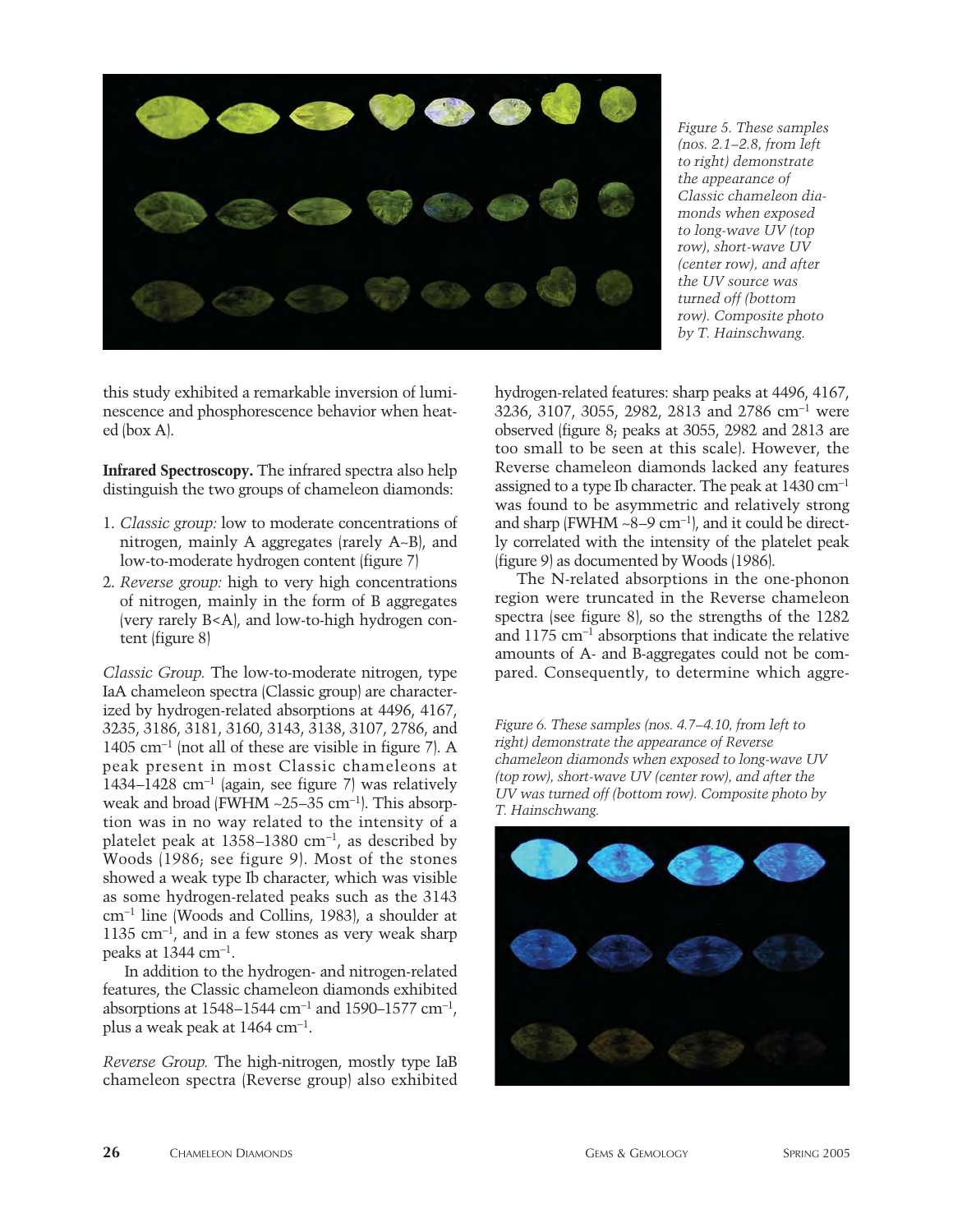

*Figure 7. The infrared spectra of Classic chameleon diamonds show variable hydrogen and nitrogen contents. The spectrum of sample 2.5 is the exception, since strong B-aggregate absorption is very rare in such diamonds. The spectra show that the quantity of IR-active hydrogen does not correlate to the intensity of the color change. The hydrogen-related absorptions indicating a type Ib character are shown in the inset. The spectra have been shifted vertically for clarity.* 

gates were dominant, related peaks at 1010 cm-<sup>1</sup> (Baggregates) and 482 cm-<sup>1</sup> (A-aggregates) were compared. In these stones, the  $482 \text{ cm}^{-1}$  peak was typically very weak or absent, whereas the 1010 cm-<sup>1</sup> feature was always strong; it thus could be concluded that the Reverse chameleon diamonds are predominantly type IaB diamonds.

Several absorptions between 1577 and 1450

cm-<sup>1</sup> were noted in spectra of certain Reverse group diamonds (i.e., at 1577, 1554, 1551, 1546, 1543, 1526, 1523, 1521, 1518, 1508, 1500, 1498, 1490, 1473, and 1450 cm-1). None of the studied chameleon diamonds exhibited deformation-related amber center absorptions (i.e., with main features in the range of  $4165-4065$  cm<sup>-1</sup>; DuPreez, 1965 and Hainschwang, 2003).



*Figure 8. The infrared spectra of Reversechameleon diamonds show similar features, except for a more variable hydrogen content. The spectrum of sample 4.5 is the exception, since strong A-aggregate absorption is very rare in such diamonds. The spectra show that the quantity of IR-active hydrogen does not correlate to the intensity of the color change. The spectra have been shifted vertically for clarity.*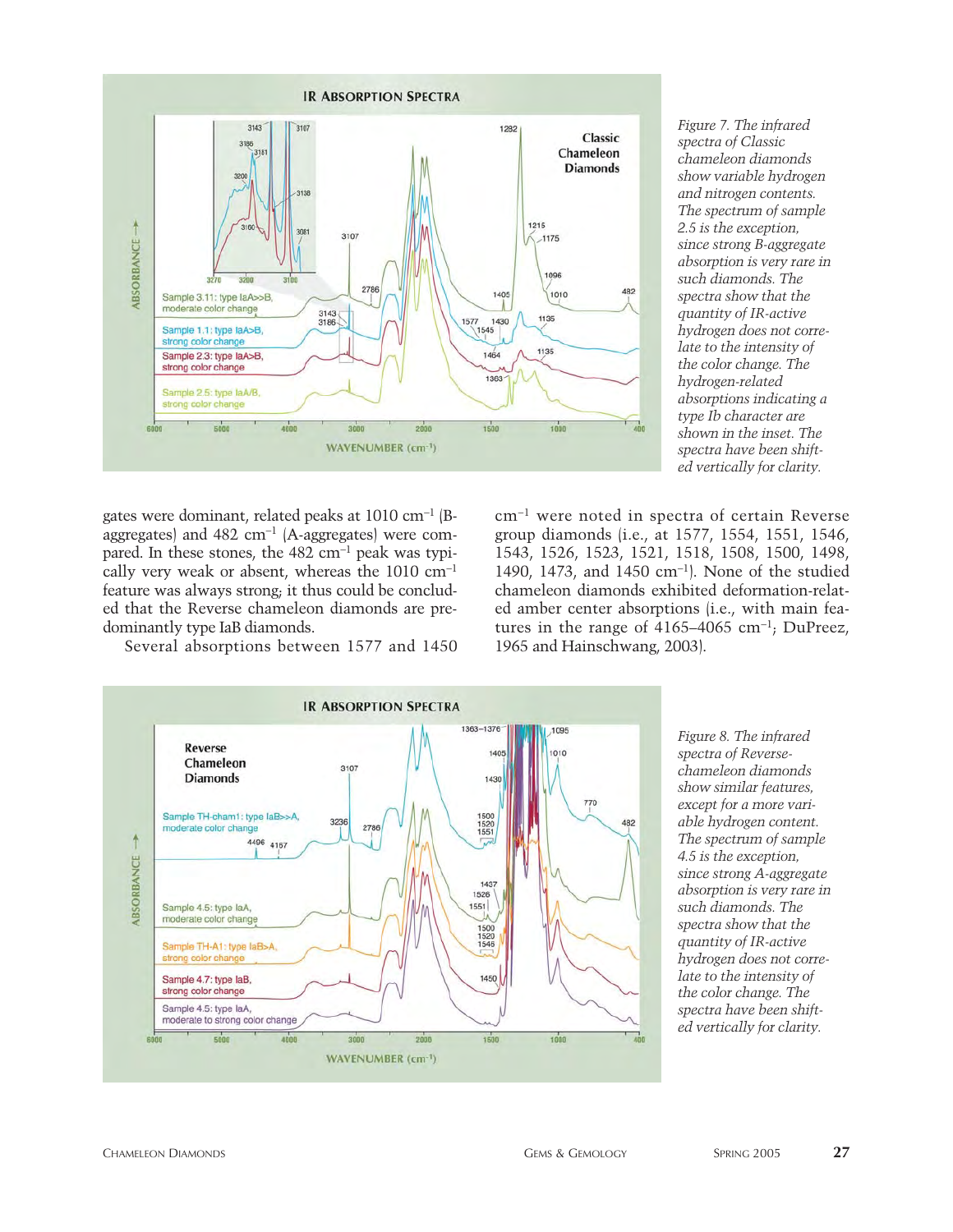

*Figure 9. The 1430 cm*-*<sup>1</sup> absorption is present in the IR spectra of both Classic and Reverse chameleon diamonds. However, the specific appearance of this absorption and absence of a platelet peak in the Classic chameleon diamonds indicates that the 1430 cm*-*<sup>1</sup> peak in those diamonds has a different origin than the platelet-related 1430 cm*-*<sup>1</sup> feature in the Reverse chameleons.*

**Vis-NIR Spectroscopy.** As was the case for standard gemological testing and FTIR spectroscopy, the two groups of chameleon diamonds also showed different absorption spectra in the visible to nearinfrared range.

*Figure 11. These Vis-NIR spectra compare the absorption features of a yellow-orange type Ib/aA diamond colored by the 480 nm band, a grayish yellow-green H-rich diamond, and a Classic chameleon diamond showing the 480 nm band and H-related features. The spectra have been shifted vertically for clarity.*





*Figure 10. These Vis-NIR spectra were recorded for a Classic-group chameleon diamond at room temperature, when cooled with liquid nitrogen, and when heated. The characteristic 425 nm band and the broad features at 480 and 800 nm became less pronounced when the diamond was heated. The spectra have been shifted vertically for clarity.*

**WAVELENGTH (nm)** 

*Classic Group.* Diamonds from this group showed absent or usually weak absorption at 415 nm (N3), weak absorption at 425 nm, a weak to distinct broad band at 480 nm, and a very broad band centered at 775–825 nm (figure 10).

*Figure 12. These Vis-NIR spectra of a Reverse-group chameleon diamond were recorded at room temperature and when heated. Heating weakened the characteristic peaks between 415 and 478 nm and the broad band centered at 750–800 nm. The spectra have been shifted vertically for clarity.*



#### **VIS-NIR ABSORPTION SPECTRA**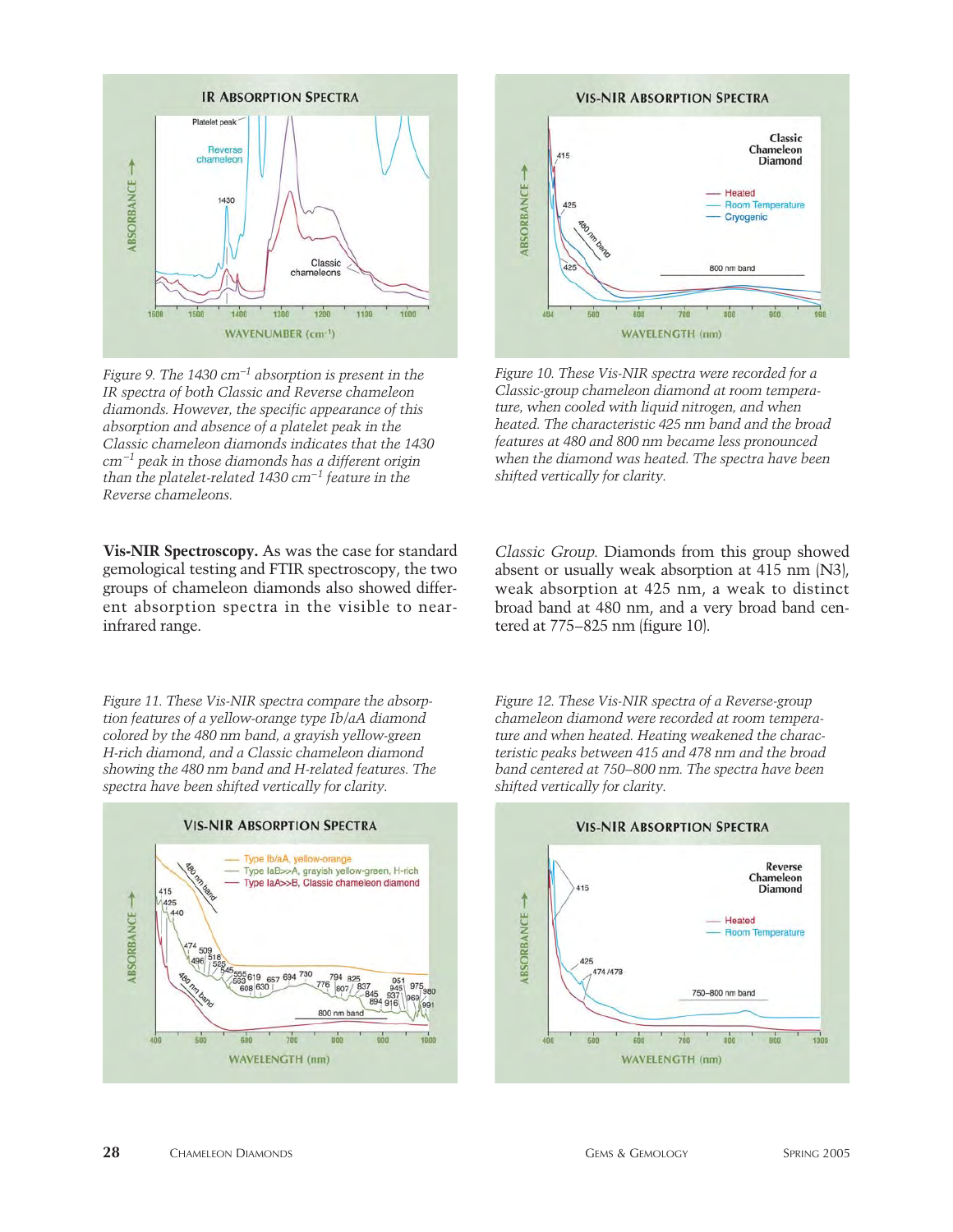Spectra taken at temperatures of 150–350°C (i.e., with a stone exhibiting its unstable color) revealed a weakening of all the above-mentioned absorption features. There was also a general decrease in transmittance in the blue and, particularly, green regions of the spectrum (again, see figure 10). This behavior was reported previously by Fritsch et al. (1995).

In addition to the hydrogen-related features recorded in the infrared spectra (e.g., at 3107 and 1405 cm-1), evidence of hydrogen was found in the visible range as the 425 nm absorption, which always occurred together with the 480 nm band. The 480 nm band is known from type Ib/aA diamonds of orange to orangy yellow color (Field, 1992; Zaitsev, 2001, p. 296). In the experience of the authors, hydrogen-related bands are known mainly from the spectra of grayish green to grayish yellow diamonds. A comparison of these spectra with that of a Classic chameleon diamond can be seen in figure 11.

*Reverse Group.* Diamonds from this group showed strong N3 and N2 centers, with absorptions between 415 and 478 nm ("cape lines") and a broad asymmetric band in the 650–900 nm region that was centered at 750–800 nm (figure 12). The differences between the spectra of heated and ambienttemperature stones were not always very distinct. All of the absorption features commonly weakened on heating (again, see figure 12).

**Photoluminescence Spectroscopy.** Again, two different groups of spectra were obtained, corresponding to the Classic and Reverse groups (figures 13 and 14). While the spectra differed considerably between the two groups, they also had some peaks in common, such as a strong emission at 701 nm. The Classic group exhibited a total of 44 PL emissions between 554 and 949 nm, versus 20 emissions for the Reverse group.

*Classic Group.* The broadband emission of the Classic group chameleon diamonds occurred mainly as one band centered at 630–650 nm; a weak band centered at 730 nm also was usually visible, which is caused by the vibronic structure of the 701 nm center (Iakoubovskii and Adriaenssens, 2001). The color of this luminescence induced by the 532 nm laser is equivalent to reddish orange or orangy red. In the experience of the authors, this broadband emission is similar to the one exhibited by type IaA/Ib orange to orangy yellow diamonds that exhibit the 480 nm band (figure 15), which is consistent with the comparison seen in figure 11.

The chameleon diamonds of the Classic group (figure 13) were characterized mainly by usually strong emissions at 590 and 595 nm, sometimes a weak to strong peak at 701 nm with associated vibronic sidebands at 716 and 726 nm (Iakoubovskii and Adriaenssens, 2001), and several weaker but



*Figure 13. Typical PL spectra for Classic chameleon diamonds are shown here. The peaks in the NIR region between 700 and 950 nm are characteristic. The spectra have been shifted vertically for clarity.*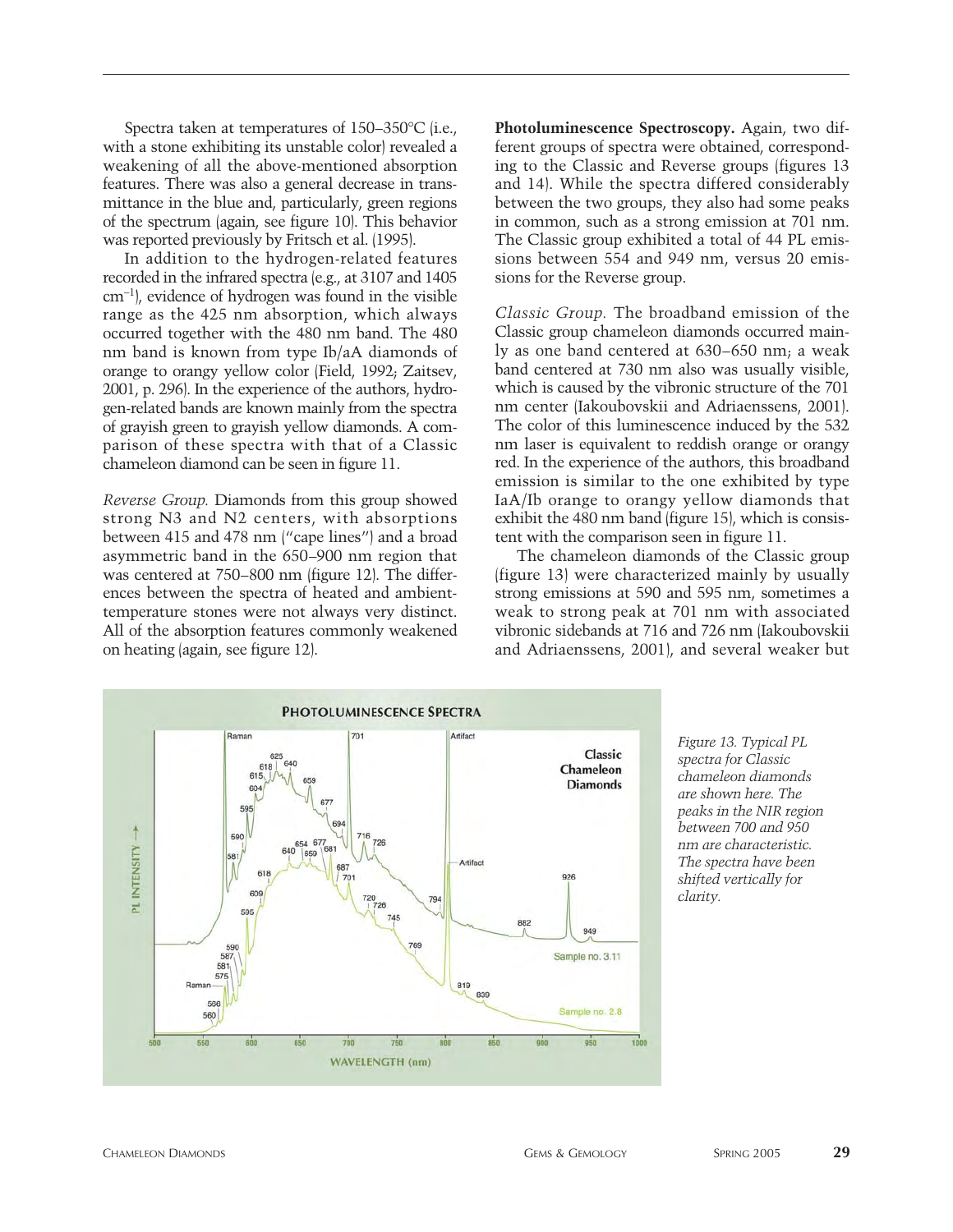

*Figure 14. This PL spectrum is typical for a chameleon diamond of the Reverse group (sample 4.5) is shown here. Characteristic features include the peak at 604 nm, the dominant 701 nm center, the doublet at 641/645 nm, and the GR1 peak at 741 nm.*

very characteristic peaks in the NIR region of the PL spectrum, at 769, 794, 800, 819, 839, 882, 926, and 949 nm.

*Reverse Group.* For the Reverse group, PL variations from stone to stone were minor (figure 14). These diamonds had luminescence spectra that basically consisted of one large, sloping plateaulike structure comprised of multiple bands between 580 and 800 nm. The luminescence excited by the 532 nm laser was equivalent to an orange yellow to orange emission.

The PL spectra of the Reverse group samples (figure 14) were characterized mainly by a peak at 604 nm, a doublet at 641 and 645 nm, and a strong to very strong emission at 701 nm with vibronic sidebands at 716 and 726 nm (Iakoubovskii and Adriaenssens, 2001). The PL peaks in the NIR region of the Classic samples were not present in the spectra of the Reverse chameleons, except for the 926 nm feature, which was detected in the spectra of two samples. Most of the Reverse group diamonds showed a very weak 741 nm GR1 peak and a weak feature at 763 nm.

# **DISCUSSION**

Analysis of the Vis-NIR absorption spectra of the chameleon diamonds confirms that the transmission window between the two broad bands at 480 and 800 nm is responsible for the green color of the Classic group (Fritsch et al., 1995). On heating, the 480 nm absorption is slightly reduced and the 800 nm band practically disappears, which explains the change in color (Fritsch et al., 1995). The 800 nm band is very broad and ranges all the way from about 575 to 1000 nm; thus, it absorbs from the red all the way to the yellow region. Therefore, there is a transmission window centered at about 560 nm, which is shifted toward the red and yellow regions on heating. The 480 nm band absorbs slightly in the blue and accentuates the transmission window at 560 nm in the green. Unfortunately, UV-Vis absorption spectroscopy at room and elevated temperatures did not record any features consistent with a change to a greener color in the Reverse group. Further work is needed to establish the cause of this color modification. The reduction of the bands centered at 750–800 nm would only explain a yellower color, but not a greener hue. A luminescence effect can be excluded, since no green transmission luminescence was observed in the Reverse chameleon diamonds, regardless of temperature.

The long-lasting phosphorescence is a very characteristic feature of chameleon diamonds. Conversely, the authors have noted a lack of phosphorescence in samples of yellow to "olive" hydrogen-containing diamonds with spectral properties similar to chameleons, but lacking any chameleon behavior.

The Reverse chameleons contain more nitrogen and hydrogen than the stones from the Classic group. There is a known correlation in diamond between the presence of hydrogen and relatively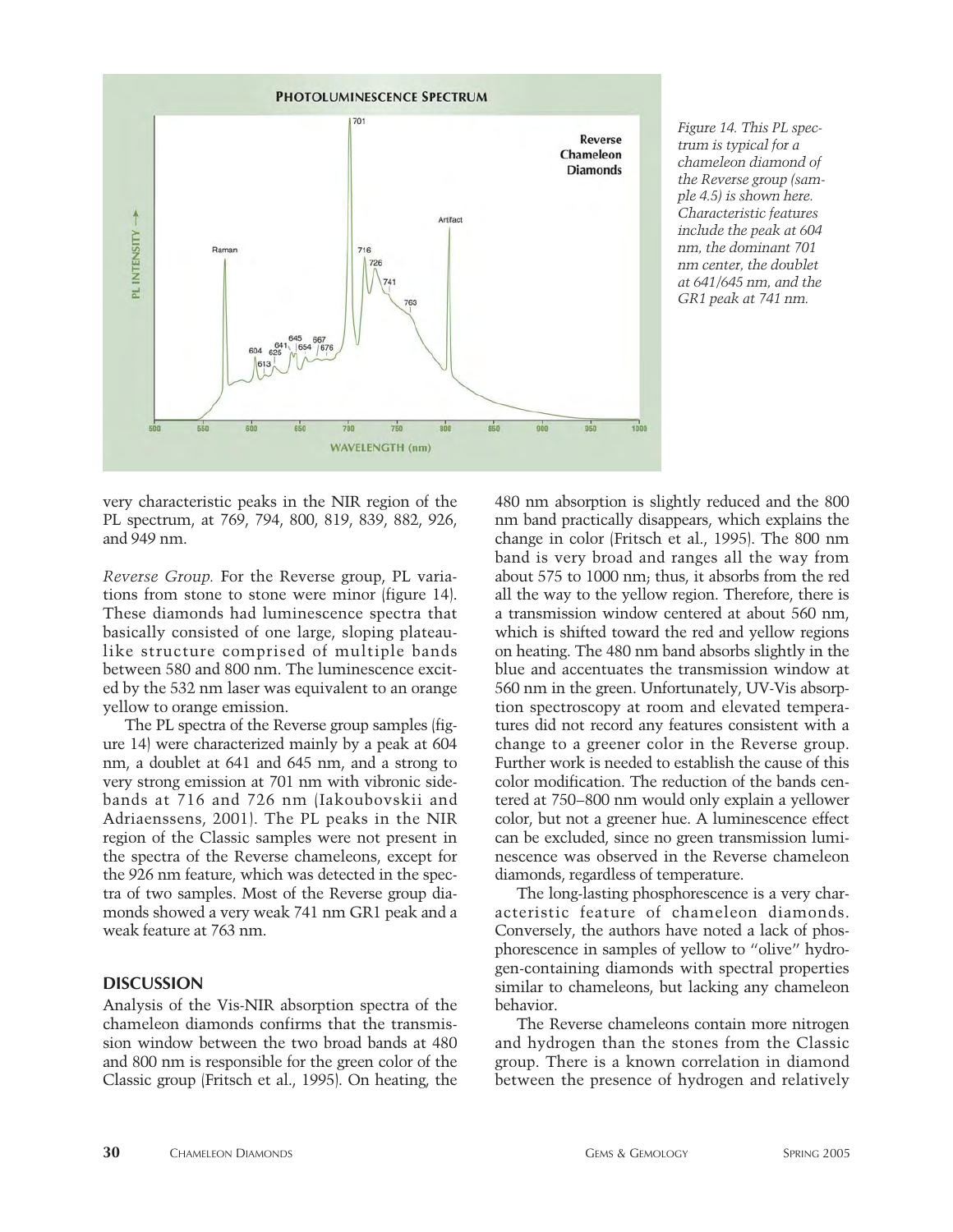

*Figure 15. In this PL spectrum of a natural yellow-orange diamond colored by the 480 nm band, the broadband emission is very similar to the one observed in the Classic chameleon diamonds.*

large amounts of nitrogen (Iakoubovskii and Adriaenssens, 2001; Rondeau et al., 2004); therefore, any H-rich diamond will be N-rich as well. As expected, Reverse chameleons show more distinct absorptions related to their hydrogen-rich character, in particular in the visible range, with bands of the "yellow-gray to violet to brown family," for example, at 563 and 474 nm (Fritsch et al., 1991). Although no definite proof exists that these absorptions are due to a defect containing hydrogen, the authors can confirm that all these absorptions are exclusively present in hydrogen-rich diamonds and are therefore hydrogen-related. The absorption *complex* between approximately 600 and 900 nm, with apparent maxima in the range of 820–860 nm (not seen in Classic chameleons) is also probably Hrelated (see figure 11). Therefore, the change in color seen in the Reverse chameleon diamonds, mostly explained by the reduction in these bands at around 140°C and above, is clearly related to the presence of hydrogen. The exact atomic-scale nature of these defects is unknown at present.

In the infrared range, the C-H related absorptions in H-rich diamonds have been described by Fritsch et al. (1991), as well as by Woods and Collins (1983), and have been recently reviewed by DeWeerdt et al. (2003) and Rondeau et al. (2004). In the chameleon diamonds studied here, no correlation was found between the strength of the color change and the amount of the IR-active hydrogen. On the contrary, yellow to "olive" diamonds with very high hydrogen content usually exhibit no chameleon behavior

(Hainschwang, 2004). "Olive" diamonds colored by plastic deformation do not show a chameleon behavior, either. However, such stones do clearly show different color distribution in the form of colored graining along octahedral slip planes (Hainschwang, 2003). The infrared spectra of such "olive" type IaA and Ib stones exhibit amber center absorptions (Du Preez, 1965), typically with the main feature being a double peak at 4165 and 4065 cm-<sup>1</sup> (Hainschwang, 2003; Massi, 2003). Previous work has demonstrated that in strongly zoned Classic chameleons, the more intensely colored zones are richer in hydrogen; thus, at least the intensity of color appears to be hydrogen-related (F. Notari, pers. comm., 2004).

The presence of the  $1495 \text{ cm}^{-1}$  absorption seems to imply that Reverse chameleons have undergone irradiation and annealing (Zaitsev, 2001, p. 44) in nature, unlike the Classic ones. This natural irradiation is confirmed by the presence of a weak GR1 emission at 741 nm in the PL spectra of most Reverse chameleons.

The  $1430 \text{ cm}^{-1}$  absorptions seen in both groups appear to be different: In the Classic chameleons, the observed range of positions between 1434 and 1428 cm<sup>-1</sup>, the band width of 25 to 35 cm<sup>-1</sup>, and the missing correlation with the platelet peak indicate that this absorption is not the same as the 1430 cm-<sup>1</sup> absorption described by Woods (1986). This is in fact the first report of this feature. In contrast, the sharp  $1430 \text{ cm}^{-1}$  absorption in the Reverse chameleons correlates well with the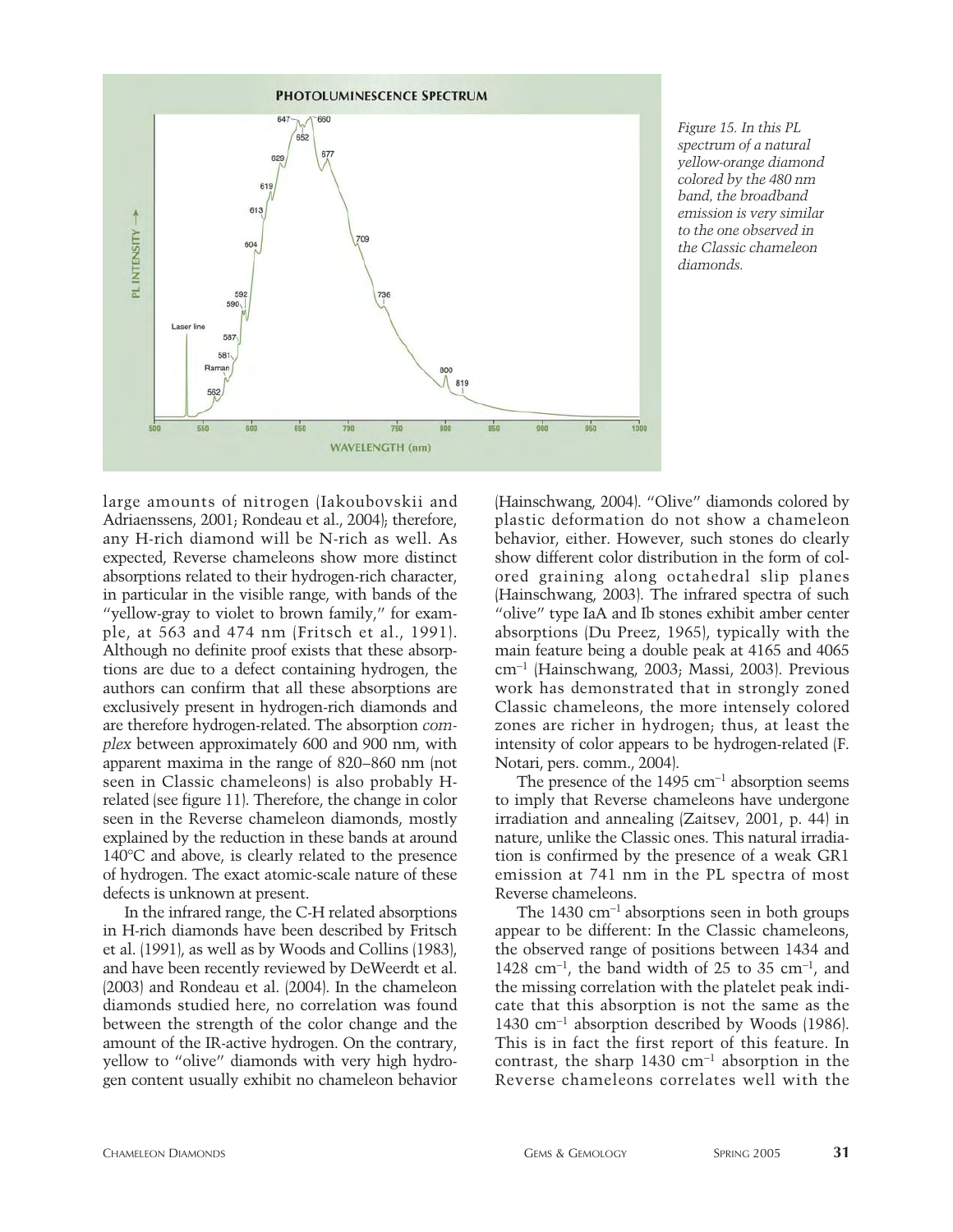

*Figure 16. In this PL spectrum of a Ni-rich HPHT-treated synthetic diamond, the emissions in the NIR region are typical for Ni-related defects. There are many similarities to the features seen in Classic chameleon diamonds; identical peak positions are marked in red.*

platelet peak and thus clearly points toward the feature published by Woods (1986).

The Classic chameleon category shows two absorptions (at 1590–1577 and 1548–1544 cm-1) that may correspond to those reported at 1580 and 1544 cm-<sup>1</sup> by Collins and Mohammed (1982) in natural brown diamonds. Interestingly, the somewhat broad 1434–1428 cm-<sup>1</sup> feature was only present together with the 1548–1544 cm-<sup>1</sup> and 1590–1577 cm-<sup>1</sup> absorptions; none of them occurred as isolated features. Even though these absorptions were found only in the Classic chameleon diamonds, which were richer in hydrogen, a direct correlation between them and the hydrogen content could not be established with certainty. Nevertheless, our observations indicate that these absorptions may tentatively be assigned to a hydrogen-related defect. The features at 1546, 1543, 1518, and 1500 cm-<sup>1</sup> seen in the Reverse chameleons have been described by Iakoubovskii and Adriaenssens (2001) and Hainschwang (2004) in hydrogen-rich diamonds. The absorptions at 1577 and 1546 cm-<sup>1</sup> seem to be the same as those seen in the Classic chameleons.

Emissions at 581 and 596 nm detectable by PL spectroscopy have been reported previously, for diamonds with yellow luminescence (Zaitsev, 2001, pp. 212, 216) to long-wave UV. They are absent in Reverse chameleons, which primarily luminesce blue to long-wave UV. The vibronic structure of the 701 nm center (with its sidebands at 716 and 726 nm) was identified by Iakoubovskii and Adriaenssens (2001) as probably nickel-related. The 794 nm emission seen in the PL spectra of many Classic chameleon diamonds is interpreted as a nickel-nitrogen defect that has been documented in synthetic and certain natural diamonds (Lawson and Kanda, 1993). A distinct doublet at 883 and 884 nm found in synthetic diamonds grown by the temperature-gradient method with a Ni catalyst was assigned to a nickel defect (Lawson and Kanda, 1993); in certain samples, a single peak at 882 nm was found instead (figure 16). The peak observed in the Classic chameleon diamonds at 882 nm can most probably be assigned to the same or a similar Ni-related defect.

The 926 nm PL peak in the Classic (and rarely also the Reverse) chameleon diamonds has been recorded by one of us (TH) in some hydrogen-rich violet-blue-gray and "straw" yellow diamonds, as well as in one HPHT-treated yellow diamond that was originally olive-brown. In this diamond, the 926 nm peak (absent before treatment) was created during the HPHT process (2000°C at 65 kbar for 10 minutes). Interestingly, it was produced together with a vibronic system, yielding peaks at 701, 716, and 726 nm (Hainschwang et al., 2005). The tentative assignment of the 701 nm center to a Ni-related defect by Iakoubovskii and Adriaenssens (2001) leads to the possible attribution of these apparently related features to a nickel-nitrogen defect. This is due to the fact that a defect created by the annealing of a "normal" type Ia diamond most probably involves nitrogen. Assuming that this is a nickel defect as proposed by the above authors, its creation by annealing indicates a nickel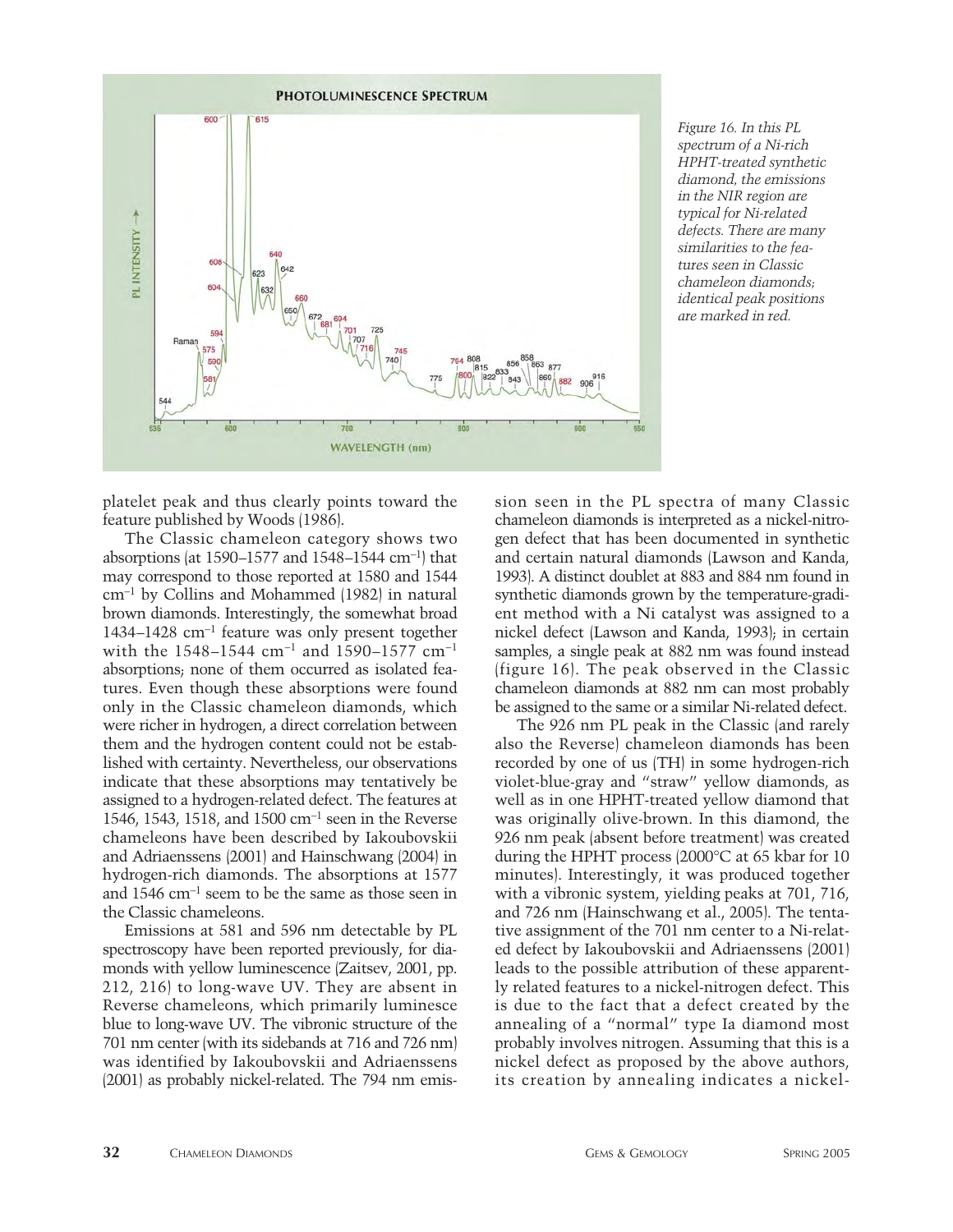nitrogen complex for the defects at 701 and 926 nm.

Most of the other sharp bands in the PL spectra of Classic chameleon diamonds also have been observed in natural brown diamonds (Smith et al., 2000; Zaitsev, 2001; Hainschwang, 2003), and the ones seen in the Reverse chameleons are seen in hydrogen-rich diamonds from the Argyle mine (Iakoubovskii and Adriaenssens, 2001). The defects responsible for most of these emissions are unknown. Many of the PL emissions shown by Classic chameleons are reminiscent of those seen in synthetic diamonds grown with a Ni catalyst; such stones characteristically show multiple emissions in the NIR range (figure 16).

The presence of Ni in the Classic and the Reverse chameleons as indicated by PL spectroscopy was recently confirmed by one of us (TH) using EDXRF chemical analysis: two Reverse and two Classic chameleons were analyzed and all of them exhibited rather distinct Ni peaks.

The observation of a color change solely induced by relatively low heat in the Reverse chameleons indicates that a thermochromic color change can be caused by a hydrogen-related defect. The photochromic color change induced by storage in the dark is unique to the Classic chameleon diamonds. Three factors may be involved in the combined thermochromic and photochromic chameleon behavior of the Classic group: the implied weak type Ib character, a specific (although unknown) hydrogen-related defect, and possibly the presence of Ni.

The Classic and Reverse groups are related to some degree and do have significant properties in common. However, the fact that the Reverse group lacks a photochromic color change and exhibits only a weak-to-distinct thermochromic color change raises the question as to whether such solely thermochromic diamonds should be called chameleon diamonds, or whether this name should be reserved for diamonds exhibiting both thermochromic and photochromic color change. Presently, the GIA Gem Laboratory only recognizes diamonds in the latter, "Classic" group as chameleons.

# **CONCLUSIONS**

This study has differentiated two sample groups from a collection of 39 chameleon diamonds: those showing only thermochromic color change and those that exhibit both thermochromic and photochromic behavior. Each group exhibited distinctive hue changes. We propose the term *Classic* for those that show the green-to-yellow behavior with heating or after prolonged storage in the dark; this color change is commonly associated with chameleon diamonds. Those that lack a photochromic color change—that is, they become slightly greener and more saturated only when heated—are here called *Reverse* chameleons.

The presence of the 480 nm band and hydrogenrelated features such as the 425 nm absorption suggests that Classic chameleon diamonds fall between very hydrogen-rich diamonds and type IaA/Ib diamonds that exhibit the 480 nm absorption band (figure 11). This is also strongly indicated by the fact that some truly hydrogen-rich diamonds such as the Reverse chameleons exhibit this "low temperature" (i.e., below 200°C) thermochromic color change. This is further confirmed by comparison of the PL spectra of Classic chameleons and those of type Ib/aA orange diamonds that exhibit the 480 nm band (again, see figures 13 and 15). Hydrogen-rich diamonds very frequently exhibit PL spectra reminiscent of those of the Reverse chameleons (Hainschwang, 2001; Iakoubovskii and Adriaenssens, 2001). The influence and role of single nitrogen and the 480 nm band in the color change of the Classic chameleon diamonds will be the subject of future research by the authors.

We have shown that the easiest way to identify chameleon diamonds is by heating them to moderate temperature and observing the change in color. However, this study proved that the Classic chameleon diamonds also could be identified by a combination of their spectroscopic properties and their reaction to UV radiation. This is preferable to heating, to avoid modifying the color of green diamonds that are not chameleons; their radiationcaused coloration is rather sensitive to heat and in some cases absorptions in the visible range are known to be modified at emperatures as low as 275°C (see, e.g., Collins et al., 1988). All of the chameleon diamonds exhibited yellow phosphorescence after exposoure to short-wave UV. The absence of this yellow afterglow in any hydrogen-containing yellow to "olive" diamond indicates that no chameleon effect will be present. Also, in the experience of the authors, stones that lack traces of hydrogen in their IR spectra and stones that show ambercenter absorption were never found to exhibit this unusual change in color (see e.g., Hainschwang, 2003). The Reverse chameleon diamonds cannot always be identified without heating, but since yellow diamonds are not permanently modified by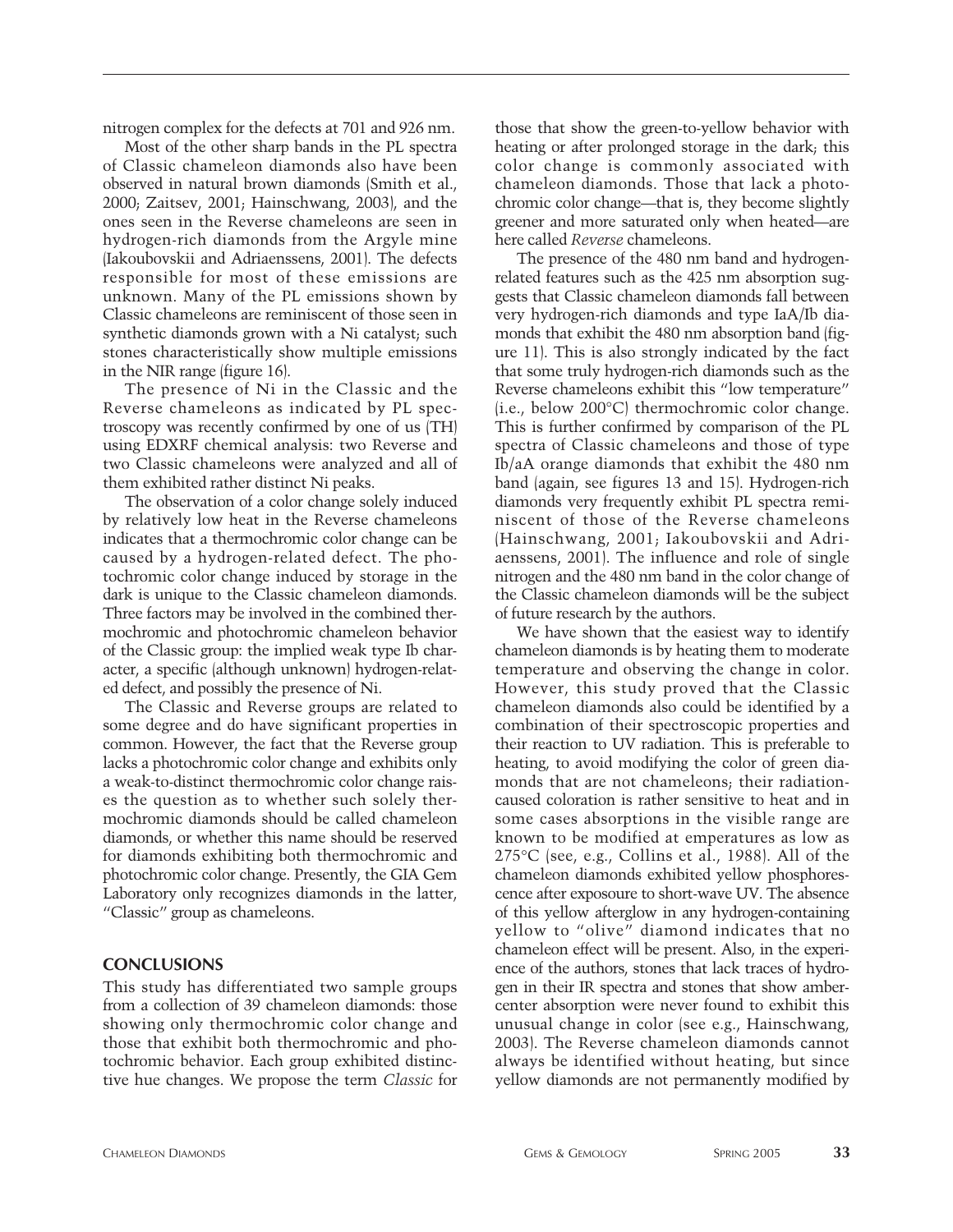simple heating at relatively low temperature, the heating test is not problematic for such samples.

The presence of hydrogen and nickel in these diamonds has been demonstrated by various spectroscopic methods; emissions assigned to Ni impurities were identified particularly in the Classic group by PL spectroscopy.

At present, we can only speculate about the cause of the color change in Classic chameleon diamonds.

#### *ABOUT THE AUTHORS*

*Mr. Hainschwang (thomas.hainschwang@gia.edu) is research gemologist at GIA's GemTechLab in Geneva, Switzerland; he performed the research for this article prior to joining GIA, while he was director of Gemlab Gemological Laboratory in Liechtenstein. Mr. Simic is a gemologist at EGL USA, New York. Dr. Fritsch is professor at the University of Nantes, Institut des Matériaux Jean Rouxel (IMN-CNRS), Nantes, France. Mr. Deljanin is director of research and director of Canadian operations for the EGL USA*

#### **REFERENCES**

- Collins A.T., Mohammed K. (1982) Optical studies of vibronic bands in yellow luminescing natural diamonds. *Journal of Physics C*, Vol. 15, No. 1, pp. 147–158.
- Collins A.T., Szechi J., Tavender S. (1988) Resonant excitation of the GR centre in diamond. *Journal of Physics C*, Vol. 21, No. 7, pp. L161–L164.
- Chabert V., Reinitz I. (2000) Gem Trade Lab Notes: Diamond chameleon, with blue-to-violet "transmission" luminescence. *Gems & Gemology*, Vol. 36, No. 1, pp. 60–61.
- Deljanin B. (2004) Lab Notes: Chameleon diamonds. *Canadian Diamonds*, Summer, pp. 24–25.
- DeWeerdt F., Pal'yanov Y.N., Collins A.T. (2003). Absorption spectra of hydrogen in 13C diamond produced by high-pressure, high-temperature synthesis. *Journal of Physics: Condensed Matter*, Vol. 15, No. 19, pp. 3163–3170.
- Du Preez L. (1965) Paramagnetic resonance and optical investigations of defect centres in diamond. Ph.D. dissertation, University of the Witwatersrand, Johannesburg, South Africa, pp. 83–84.
- Field J.E., Ed. (1992) *The Properties of Natural and Synthetic Diamond*. Academic Press, London.
- Fritsch E., Scarratt K., Collins A.T. (1991) Optical properties of diamonds with an unusually high hydrogen content. In R. Messier, J.T. Glass, J.E. Butler, R. Roy, Eds., *Materials Research Society International Conference Proceedings*, Second International Conference on New Diamond Science and Technology, Washington D.C., Sept. 23–27, Materials Research Society, Pittsburgh, PA, pp. 671–676.
- Fritsch E., Shigley J.E., Moses T., Rossman G.R., Zucker B., Balfour I. (1995) Examination of the twenty-two carat green chameleon diamond. In D.J. Content, Ed., *A Green Diamond: A Study of Chameleonism*, W. S. Maney & Son, Leeds, England, 42 pp.
- *GIA Diamond Dictionary*, 3rd ed. (1993) Gemological Institute of America, Santa Monica, CA, p. 44.
- Hainschwang T. (2001) Characterization of hydrogen rich diamonds from Argyle/Australia with Vis/NIR—and photoluminescence—spectroscopy. http://www.gemlab.net/research1\_1.htm [accessed 02/18/05].
- Hainschwang T. (2003) Classification and color origin of brown

The results presented here point toward a defect involving hydrogen combined with the 480nm band, which is related to isolated single nitorgen atoms. This combination seems to cause the themochromic and photochromic change in color; whether Ni plays a role in this color change remains to be seen. In the diamonds exhibiting only a thermochromic color change, such as the Reverse chamelons, the defects appear to be solely hydrogen-related.

*group, Vancouver, British Columbia, Canada. Ms. Woodring is a gemologist and educational instructor, and Mr. DelRe is manager of Gemological Services, at EGL USA, New York.*

*ACKNOWLEDGMENTS: The authors are grateful to Nilesh Sheth of Nice Diamonds, New York, a subsidiary of Forever Collections Inc., for loaning the "Forever Chameleon Collection" for this research, and to Franck Notari, Director of GemTechLab, for fruitful discussions.*

diamonds. Diplôme d'Université de Gemmologie, University of Nantes, France.

- Hainschwang T. (2004) Gem News International: A diamond exhibiting a spectacular phantom. *Gems & Gemology*, Vol. 40, No. 1, pp. 76–78.
- Hainschwang T., Katrusha A., Vollstaedt H. (2005) HPHT treatment of different classes of type I brown diamonds. *Journal of Gemmology*, Vol. 29 (in press).
- Iakoubovskii K., Adriaenssens G.J. (2001) Optical characterization of natural Argyle diamonds. *Diamond and Related Materials*, Vol. 11, No. 1, pp. 125–131.
- Lawson S.C., Kanda H. (1993) An annealing study of nickel point defects in high-pressure synthetic diamond. *Journal of Applied Physics*, Vol. 73, No. 8, pp. 3967–3973.
- Massi L. (2003) Défauts résponsables de la couleur brune dans les diamants. Mémoire de stage du Diplôme d'Études Approfondies, Sciences des Matériaux, University of Nantes, France.
- Rondeau B., Fritsch E., Guiraud M., Chalain J.P., Notari F. (2004) Three historical "asteriated" hydrogen-rich diamonds: Growth history and sector-dependent impurity incorporation. *Diamond and Related Materials*, Vol. 13, No. 9, pp. 1658–1673.
- Raal F.A. (1969) Mineralogical notes: A study of some gold mine diamonds. *American Mineralogist*, Vol. 54, Nos. 1–2, pp. 292–295.
- Shigley J., Wang W., Moses T., Hall M. (2004) Photoluminescence features of "chameleon" diamonds. *Proceedings of the 55th De Beers Diamond Conference*, Coventry, England, pp. 4.1–4.2.
- Smith C.P., Bosshart G., Ponahlo J., Hammer V.M.F., Klapper H., Schmetzer K. (2000) GE POL diamonds: Before and after. *Gems & Gemology*, Vol. 36, No. 3, pp. 192–215.
- Woods G.S., Collins A.T. (1983) Infrared absorption spectra of hydrogen complexes in type I diamonds. *Journal of Physics and Chemistry of Solids*, Vol. 44, No. 5, pp. 471–475.
- Woods G.S. (1986) Platelets and the infrared absorption of type I diamonds. *Proceedings of the Royal Society of London A*, Vol. 407, pp. 219–238.
- Zaitsev A.M. (2001) Optical Properties of Diamond: A data Handbook. Springer, Berlin, pp. 44, 45, 190-230, 212, 216, 296.